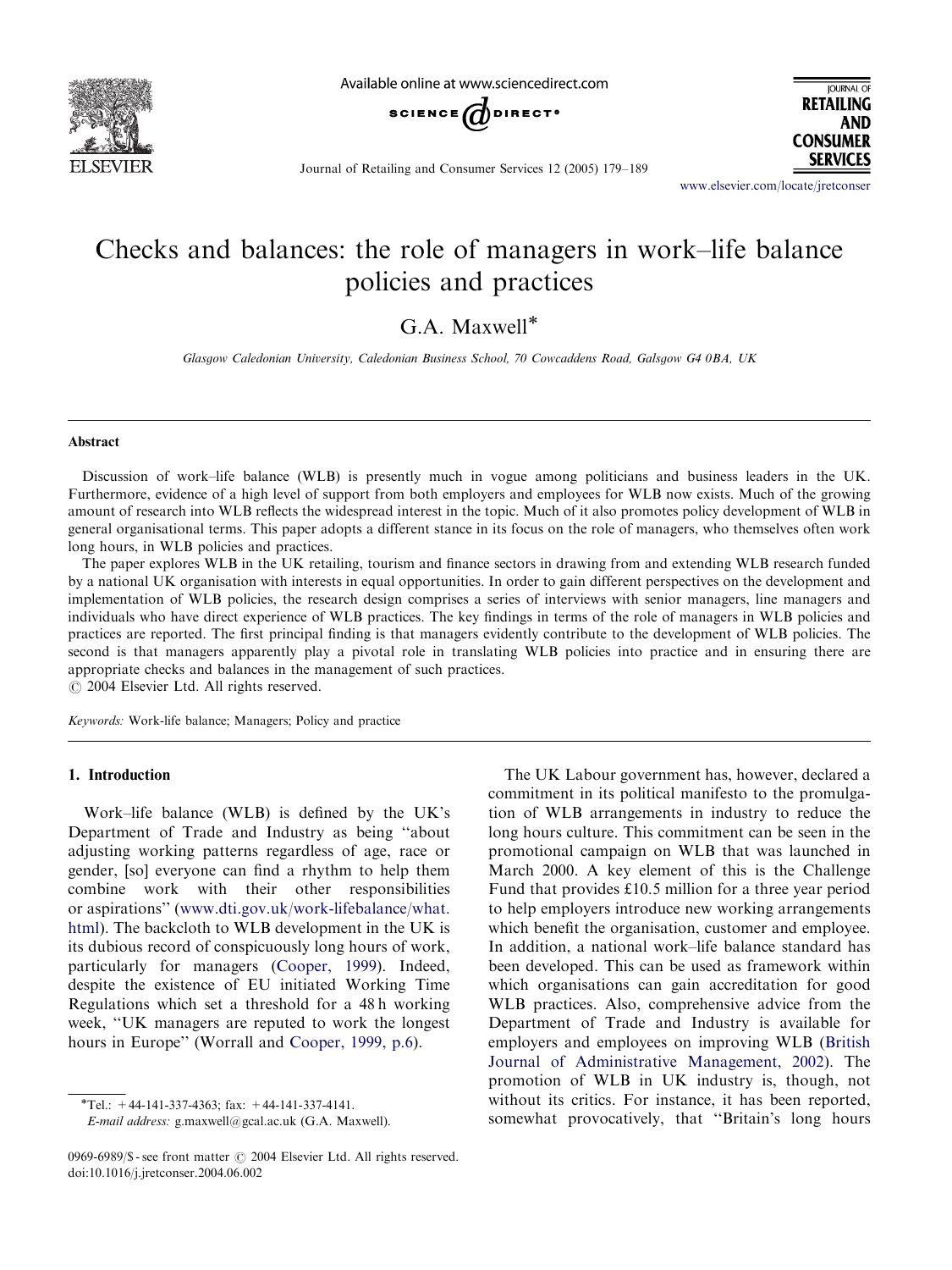culture [is] a myth and ..work–life balance protagonists [are] anti-business'' [\(Muktarsingh, 2003, p. 35](#page--1-0)). Further, it has been argued that the work ethic in Europe has already reduced to a point where "work ethic is being replaced by a secularised sloth that threatens to leave the European Union even further behind America'' in working hours and days [\(Ferguson, 2003,](#page--1-0) p. 4).What is less controversial is the view that balancing working life and family life in the modern day is ''a complex phenomena'' [\(Tyrkko, 2002, p. 107\)](#page--1-0), and as such a topic that warrants explanation and research attention.

This paper outlines the emergence of WLB in the UK as a preface for putting the role of managers in WLB policies and practices in the retailing, tourism and finance sectors of the service industry under scrutiny.

### 2. The rise of work–life balance policies

Flexible working is the very basis of WLB ([Felstead et](#page--1-0) [al., 2002](#page--1-0)). Service sector and large organisations, along with public sector organisations [\(Persaud, 2001](#page--1-0)), have more commitment to the work flexibility that is the essence of WLB than other organisations [\(Mayne et al.,](#page--1-0) [1996](#page--1-0)). A range of contextual drivers have combined gradually over the past decade or so to create the business and labour market conditions for the emergence of WLB.

Taking business factors that arguably contribute to the rise of WLB in the UK first, experience of flexible forms of work, intensification of competition, enabling technology and human resource management approaches to managing employees are all ingredients. Possibly the most influential and probably the most widely used type of flexible work throughout the 1980s and 1990s is Atkinson's Flexible Firm model. This model divides the workforce into two distinct groups: core and peripheral employees. The core employees are full time, permanent staff. The peripheral employees constitute the flexible workforce in terms of numerical flexibility (their numbers can be expanded or contracted quickly), functional flexibility (their skills can be varied) and financial flexibility (their rates of pay can be varied). Though the model generated debate ([Proctor and](#page--1-0) [Ackroyd, 2001](#page--1-0)), it acted to promote the profile of, and built up experience in, flexible work.

A parallel development in the UK in the 1980s was the increasing economic reliance on the service sector ([Gardner and Sheppard, 1989](#page--1-0)) and generation of a consumer culture ([Slater, 1997\)](#page--1-0). Inherent in the service sector focus is high levels of competition for consumers' spending and time. Retailing, tourism and finance are all highly competitive sectors and have been for some time. Moreover, they are often characterised by low profit margins so tend to attempt to minimise staffing costs. A more recent development is competition is for quality staff in times of the highest employment levels, particularly for part time staff on whom the service sector depends heavily, since records began in 1984 ([Hughes, 2003](#page--1-0)). Offering WLB practices may improve potential employees' impression of companies so making them more attractive as employers. Developments in technology, used notably extensively in contact centres attached to the finance sector, have also facilitated WLB ([Lester, 2000](#page--1-0)) along with the rise in  $24 \times 7$  product and service provision.

Lastly, with human resource management (HRM) approaches to managing staff being given more attention from the mid-1980s onwards, there has arguably been an attitudinal shift away from the organisational position of viewing employees as a costly collective. Instead, employees may—albeit idealistically—be considered as business investments and as individuals ([Guest, 1997](#page--1-0)) with differential needs from and interests in work. HRM also arguably brings with it an enlarged role for managers in managing their staff [\(Leopold,](#page--1-0) [2002](#page--1-0)). Several researchers develop the argument that HRM per se involves line managers (e.g. [Cunningham](#page--1-0) [and Hyman, 1999](#page--1-0); [Renwick, 2003;](#page--1-0) [MacNeil, 2003](#page--1-0)). In particular, it has been asserted that line managers have a distinct responsibility for HRM in practice as they are closer to their employees than specialist HR staff ([Budhwar, 2000](#page--1-0); [Whittaker and Marchington, 2003\)](#page--1-0), particularly where WLB is concerned [\(Frame and](#page--1-0) [Hartog, 2003\)](#page--1-0). Further, HRM can be conceived as a business response to competitive forces ([Boxall and](#page--1-0) [Purcell, 2003\)](#page--1-0). The growing recognition of the role of employees in delivering service reinforces the business contribution of HRM. For it has been contended that there is ''a positive relationship between more sophisticated/ innovative people management practices and improved organisational performance'' [\(Baron and](#page--1-0) [Collard, 1998;](#page--1-0) p. 38).

The second range of factors that have acted to generate WLB policies centre on labour market conditions and comprise the feminisation of the workforce and changing perceptions of work, both of which will be outlined. According to the [Labour Force Survey, \(2002\),](#page--1-0) women now account for 51% of the UK workforce, a proportion that has steadily risen along side the expansion of the service sector in the economy. In framing the development of WLB, this proportion is significant because it has been levelled that gender at work is central to WLB, not least as it can be seen to represent an extension of the drive towards equality in the workplace.

Not only is women's increased participation in worka significant economic driver, it also represents an important, concomitant social change ([Kirkton and](#page--1-0) [Greene, 2000\)](#page--1-0). Gender differentials in family responsibilities, affecting inclinations towards work, have been raised by a number of researchers. [Sullivan and Lewis](#page--1-0)